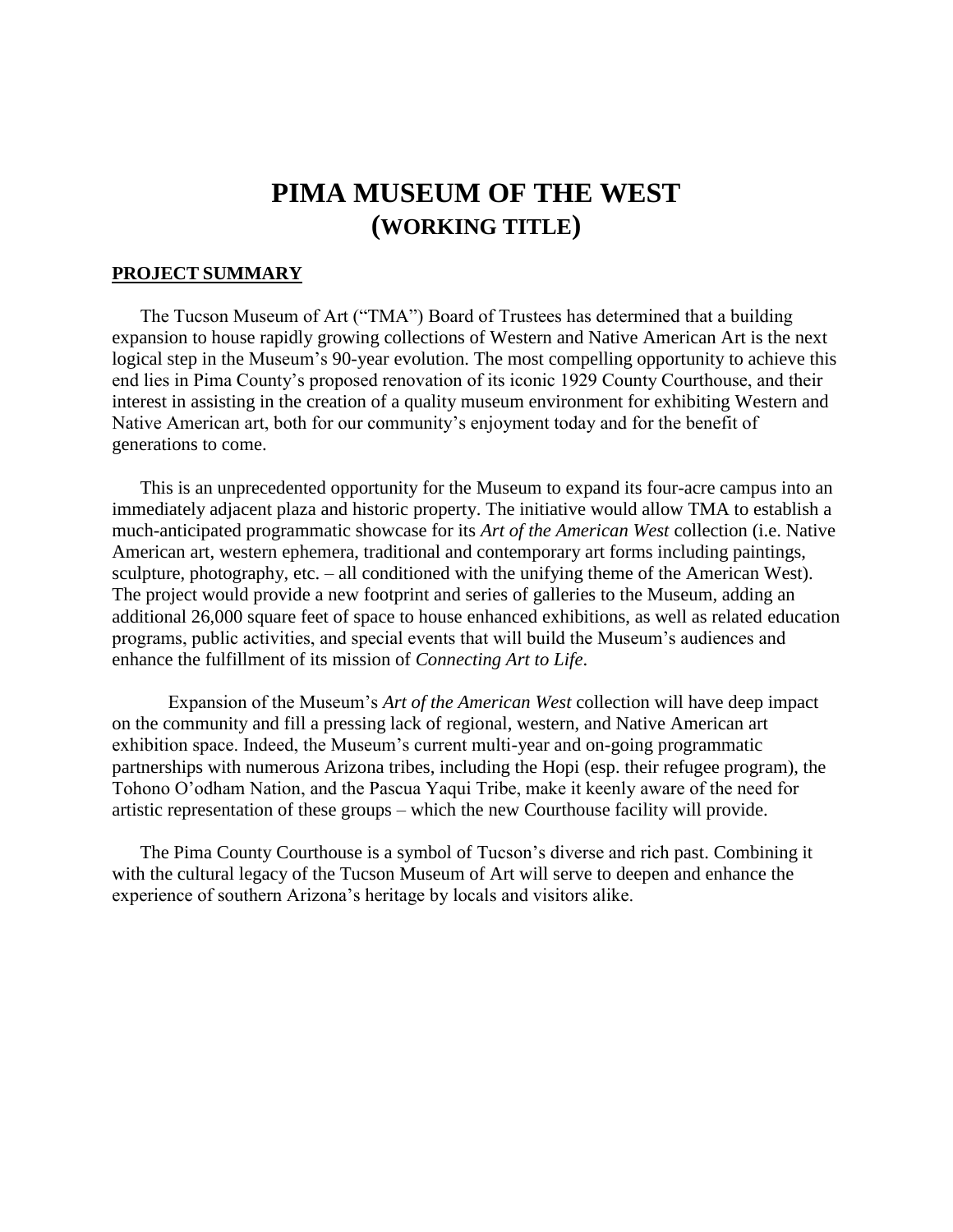#### **PROGRAMMATIC CORE**

This project has occupied the attention of the Museum's Board of Trustees, volunteers, and staff for the past eight years, and has been at the forefront of its strategic planning process for an equal amount of time. The current Pima County Courthouse renovation and repurposing proposal, supported by numerous legislators, officials, and community figures, has brought this long-sought project within the realm of reality.

It is believed that this initiative will result in a number of outcomes, all of which offer multifaceted opportunities to ensure the sustainability of the Museum well into the future:

- The project will result in dramatically increased traffic, visibility, and consumption of the Museum both locally and nationally.
- Expanding TMA's Western and Native American art holdings will create opportunities to attract new patrons and financial supporters.
- Not only are museums widely considered one of the best choices for adaptive reuse of historic buildings, TMA's unparalleled expertise and experience in restoring, converting, and caring for the five registered houses on its historic block position it as the most qualified local steward of this precious community symbol and resource.
- Gaining access to such a key historic site creates a multitude of educational programming possibilities. For an institution so deeply entrenched in the educational concerns of its community, this would translate to innumerable opportunities to experiment with highquality interdisciplinary education programming as well as the enrichment and expansion of its current arts-centric programs.

# **EDUCATIONAL ARTICULATION AND IMPACT**

Aside from the call for *Art of the American West* gallery space, however, the expanded campus will present increased opportunities for experimental and participatory educational programming and community engagement. By increasing the historical and architectural content of the campus, the Museum will seek new avenues to employ other disciplines as well as the traditional art patrons who currently frequent TMA. The additional space, according to Art of the American West Curator, Christine C. Brindza, will also provide enhanced opportunities to experiment with new theories of interpretation and programming, thus providing an unequaled prospect of exploring creative methods for audience engagement and enrichment.

Educationally, connecting the Courthouse to the present Museum campus, situated in the heart of a prominent historic district with five (5) properties listed on the National Register of Historic Places, will present a multitude of new programmatic opportunities to engage local teachers and students in learning about regional history in context. Inclusion of the most prominent and iconic historic building in Tucson (the Pima County Courthouse) will allow the Museum to create a vibrant cultural destination, connecting authentically with multiple disciplines and creating new intersections of collaboration with other organizations through the presentation of many facets of local heritage.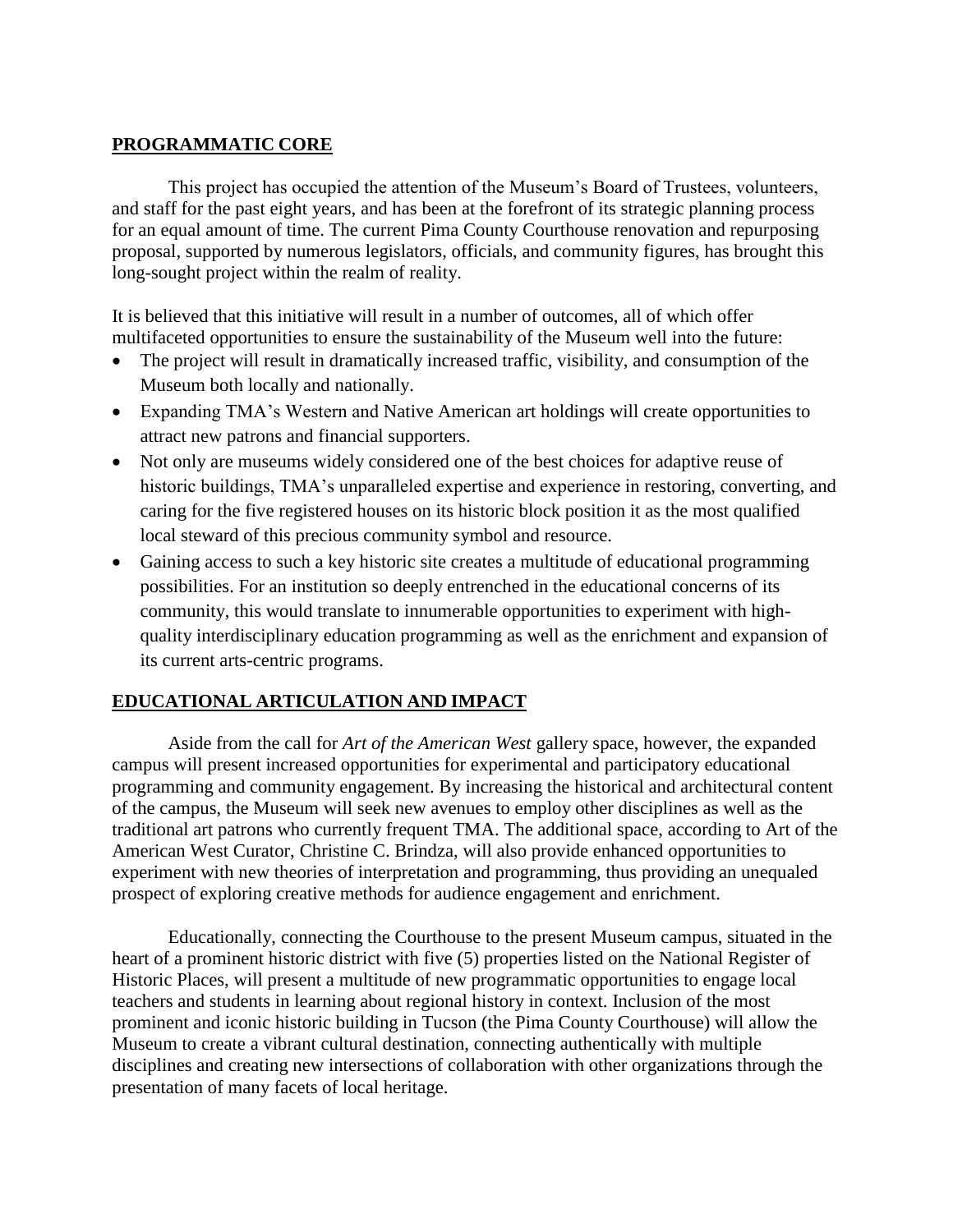At a time when arts education is virtually nonexistent in the school systems, the Museum aggressively maintains an outstanding education department, featuring programs such as:

- o **"Museum as Sanctuary"** An internationally recognized and award winning Refugee Program in collaboration with the Hopi Nation (featured on BBC International and BBC America)
- o **Summer Youth Art Camp**
- o "**Picture This! Art for Families**" Free studio art programs
- o **THE IDEA SCHOOL**  Housed on campus, this is a K-3 grade inquiry based learning center that incorporates the Museum's programming into its curriculum.
- o Museum tours to thousands of K-12 students
- o Docent led In-school art programs
- o Artist, Curator, and Docent lectures and panel discussions
- o Southern Arizona's largest ceramics kiln and workshop
- o Musical and theatrical performances
- o Studio art classes that are open to the community
- o Hospital outreach art activities for critically and terminally ill children and their families at Tucson Medical Center and University Medical Center, just to name a few.

# **PIMA COUNTY COURTHOUSE ADAPTIVE REUSE**

A community-based quality art museum is generally perceived as a perfect fit and use of Tucson's downtown historic architectural icon, the Pima County Courthouse. The reasons include:

- o **Ideal Location** Proximity to the current Museum campus, which features five historic homes, a restaurant, museum store, art school, ceramics studio, fine arts library, and 29 art galleries.
- o **A Great Showcase for Great Art Collections** This initiative would attract the donations of many other Western and Native American Art collections to the Tucson community.
- o **Community Plaza** The plaza directly west of the courthouse would be linked to the current museum campus by a redesigned multi-use outdoor sculpture park and memorial to the January 8 shooting victims. This redesigned plaza could accommodate outdoor art fairs, community programs and events, musical and theatrical performances, etc. It is envisioned as a welcoming community gathering place – a place to listen to music at noon during the workweek, or enjoy the many downtown Tucson outdoor art markets and events in a pleasant, safe, and accommodating environment.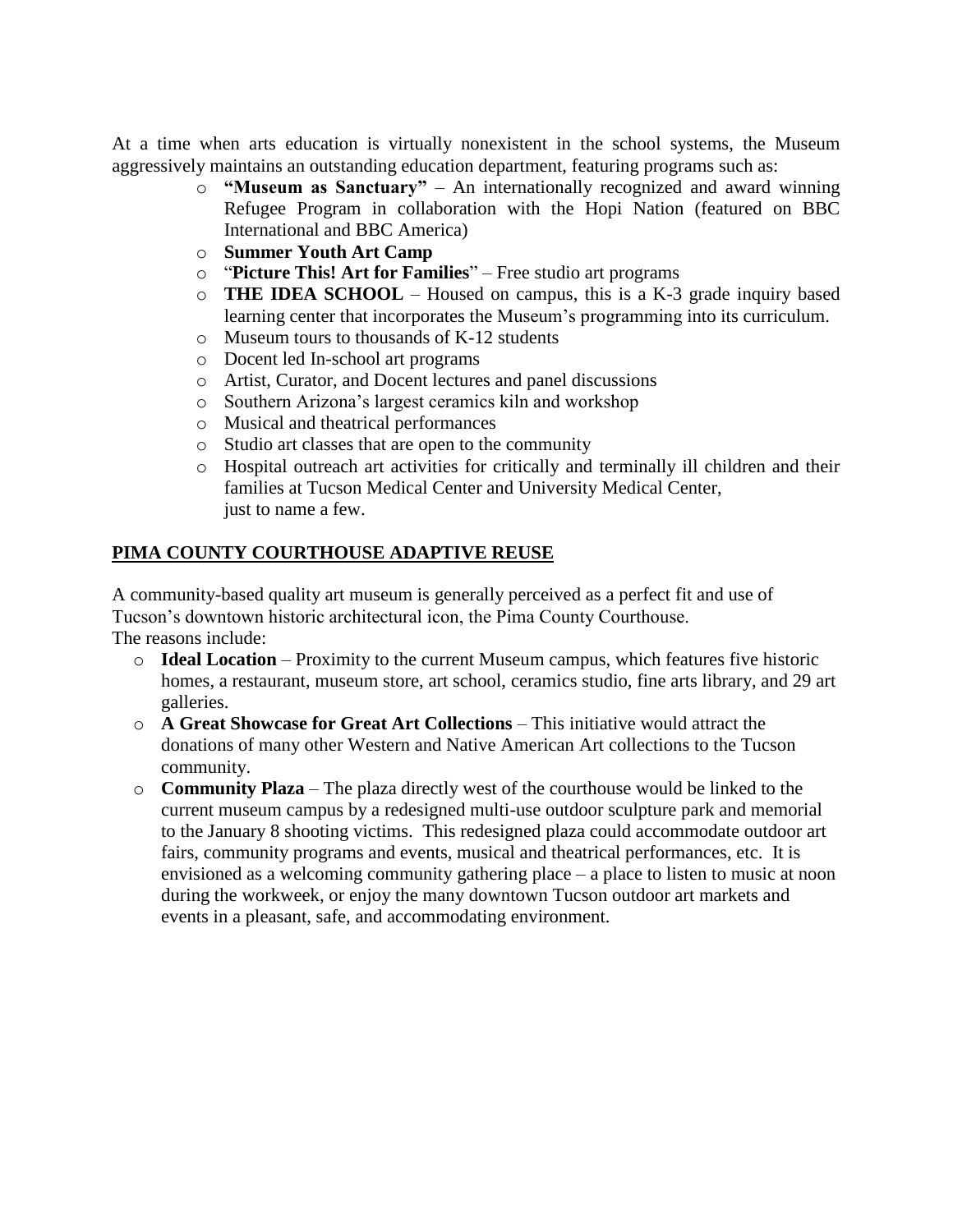# **COMMUNITY BENEFITS**

- o The Museum's participation and contribution to tourism will grow as more sophisticated and diverse exhibits are presented – exhibits such as those that can be created out of its fine arts collection.
- $\circ$  An average Museum tour will take a minimum of two hours, increasing adjacent downtown restaurant and other business patronage.
- o The Museum will make an attractive tourist destination in the "Shoulder Season."
- o Since the Museum is fully compliant with the American Disabilities Act, it can accommodate more senior-aged groups with its easy accessibility.
- o With adult-learning and hands-on experiential programs added to the Museum's repertoire, more tourists and residents will be engaged and want to visit.
- o As an educational resource, the Museum will offer high-quality school and children's programs with a focus on its art collection and changing exhibitions.

Indeed, with the opportunities and benefits represented by the Pima County Courthouse adaptive reuse project, these goals are well within reach. TMA is thoroughly committed, and boasts firm leadership and a compelling vision. The power to initiate significant and lasting change in the cultural life of southern Arizona cannot be overstated.

- $\triangleright$  The Pima Museum of the West is a programmatic expansion of the Tucson Museum of Art, a **private** non-profit 501(c)(3) educational institution.
- $\triangleright$  Founded in 1924 (just 12 years after Statehood), the Tucson Museum of Art generates an annual operating budget of approximately \$3.2 million dollars, employs 50+ residents, and is invaluably assisted by  $600+$  regular volunteers. TMA is celebrating its  $90<sup>th</sup>$ anniversary this year.
- Less than **one-half of one percent** of the Museum's annual funding comes from state and/or local governmental sources. The vast majority of the operating budget is earned through fundraising special events, admissions, foundation grants, and private donations.
- $\triangleright$  The Museum holds and protects in public trust, on behalf of its community, an art collection of more than 8,500 objects valued in excess of \$20 million dollars.
- $\triangleright$  The Museum manages and maintains five historic properties owned by the City of Tucson. Throughout its history the Tucson Museum of Art raised the initial monies necessary to build the new museum building in 1973 – added a major addition in 1996 – and has invested more than \$8 million in capital improvements to the City's historic buildings.
- $\triangleright$  For many years the Pima County Library System has assisted the Museum in administering its large research library of 14,000+ books on the history of art. The library's valuable holding are cross-referenced and accessible via Pima County's catalogue system – and are available for public use.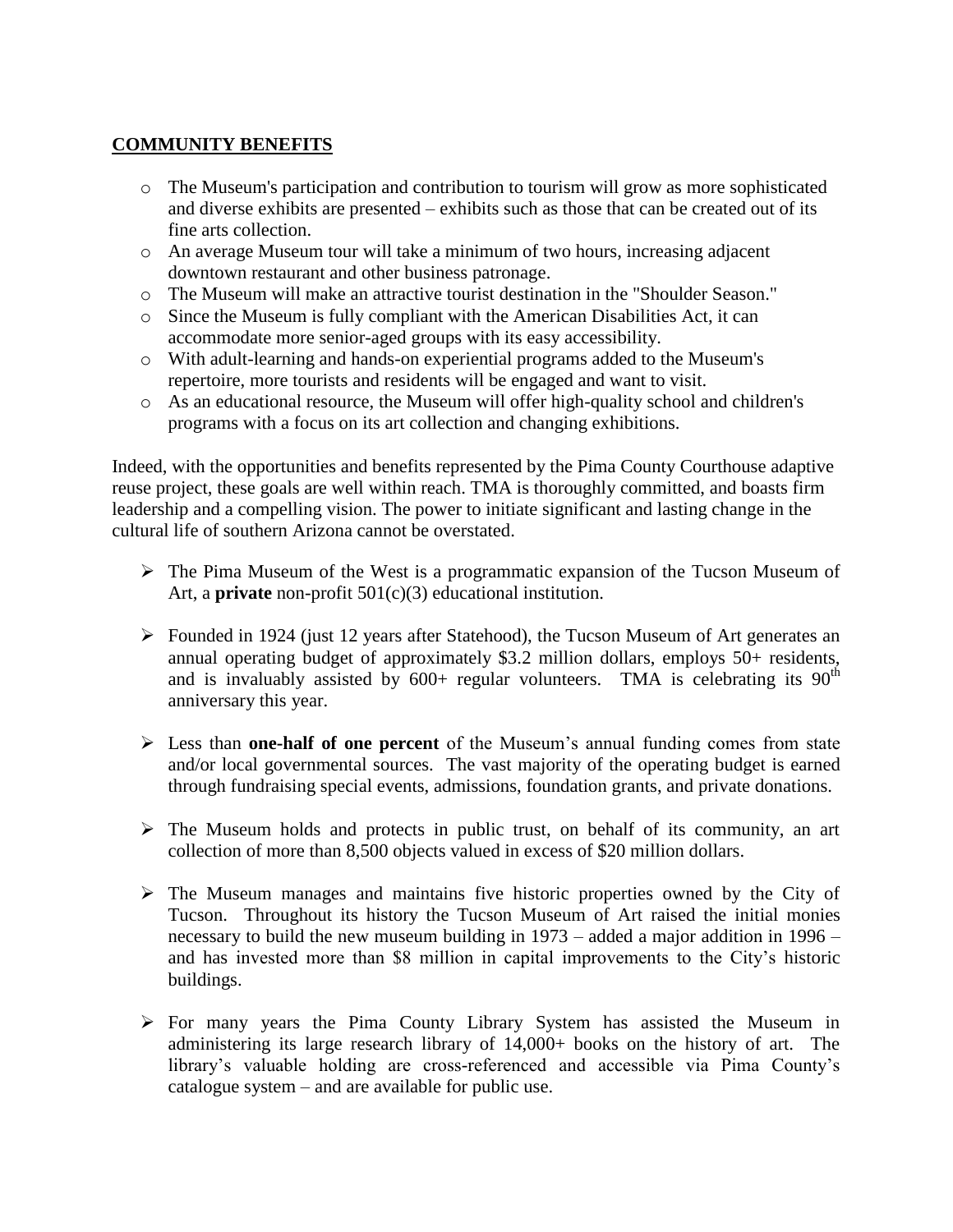- $\triangleright$  Café a la C'Art, a full-service restaurant housed in one of the historic properties, is open to the public for breakfast, lunch, and dinner – as well as for private and special event catering.
- $\triangleright$  The Museum hosts between 120,000 200,000+ visitors annually from around the world (depending of the year's programming); has an outreach of more than 9,500 and maintains a mailing list in excess of 22,500 residents.

#### **SUPPORT FOR THE BOND – MUSEUM PATRONS ARE VOTERS!!!**

With the ability to directly link to museum patrons for voter support, TMA believes this initiative can greatly help in the overall success of the bond election.

- TMA's regular special event fundraising programs include:
	- o Semi-Annual **Artisans Markets** featuring hundreds of local artists and craftsman attracting thousands of patrons
	- o **ART on TAP**  A local music, craft beer, and art festival designed, programmed, and implemented by the Museum's young professionals group "ST**ART**"
	- o **Dinners a l'Art** A large number of special art-themed fundraising dinners held in patrons' homes throughout the community
	- o **ART AFTER DARK** A regular program of "after hours" art events
	- o Corporate receptions, weddings, and private functions
	- o **CRUSH**, a multi-day fine art and rare wine festival.

# **GREAT CITIES DESERVE GREAT ART MUSEUMS!**

- o TMA is fully accredited by the American Alliance of Museums a "Good Housekeeping" stamp of approval held by only 5% of museums in the country.
- o TMA has been inducted into the American Association of Art Museum Directors group – another distinction held by only one other museum in Arizona (the Phoenix Art Museum).

The Tucson Museum of Art's mission of *Connecting Art to Life* is a statement that bolsters the belief that a great community deserves great art museums. It is in this spirit that the Tucson Museum of Art programs its exhibitions and educational experiences. The Museum continues its journey into the twenty-first century by presenting exhibitions and educational programs of significance that are supported by scholarship and publications of preeminent intellectual merit.

Through the dedicated leadership of its Board of Trustees and staff, the Museum is committed to establishing, preserving, and documenting a permanent collection of the highest order that reflects the vitality, complexity, and unfolding patterns of historic, traditional, modern, and contemporary art forms.